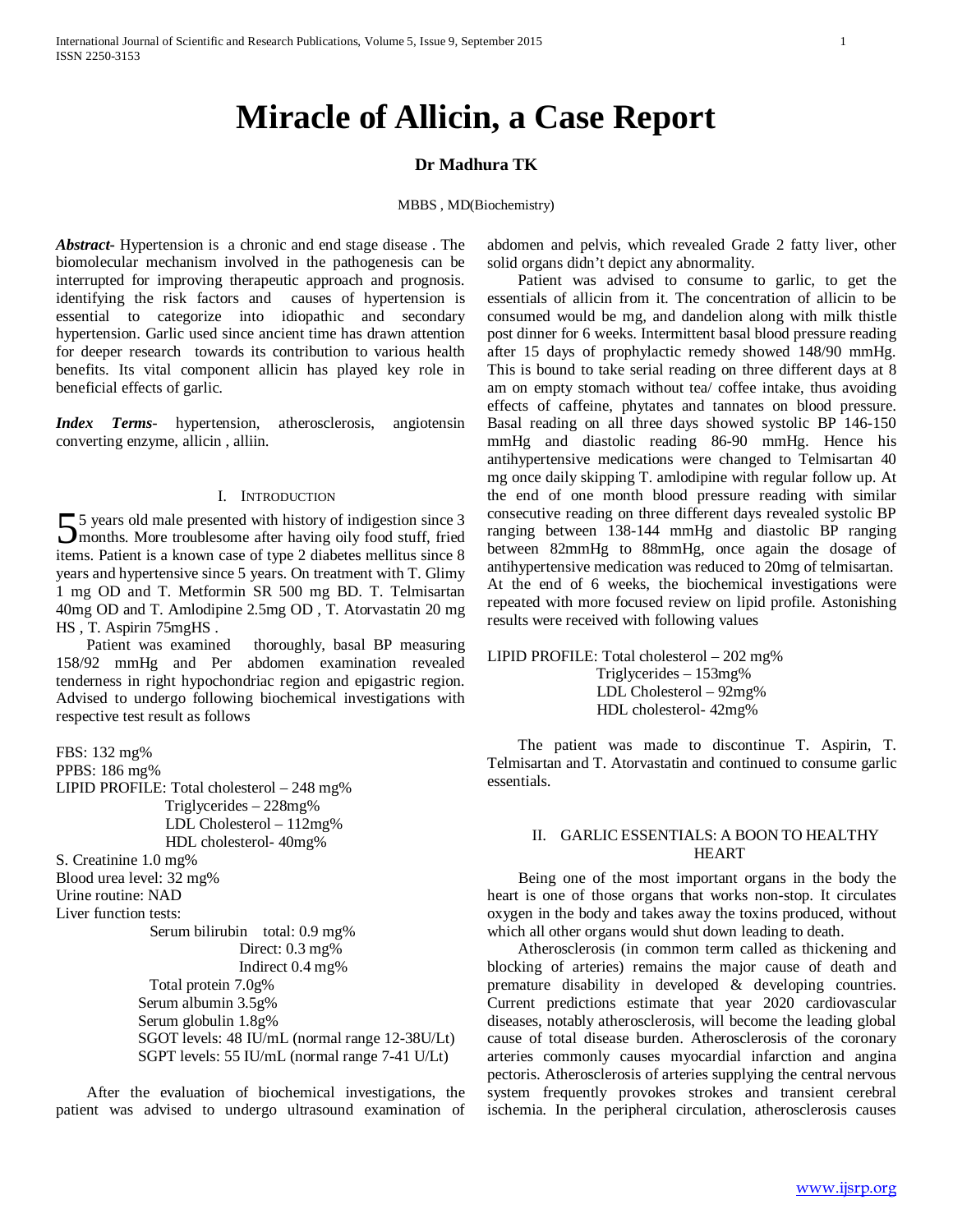intermittent claudication and gangrene, and jeopardizes limb viability.

 It is the narrowing or occlusion of the arteries by plaque, which consists of cholesterol, platelets, monocyte/macrophages, calcium, aggregating proteins, and other substances. Morbidity of atherosclerosis-induced coronary heart disease (CHD) gradually elevates annually due to the improvement of life standard and the change of lifestyle in recent years. However, the mechanism of the onset and development of atherosclerotic lesions are not completely understood until now. Many complicated factors, its interaction and interrelated biological processes contribute to atherosclerosis. Among these, high plasma levels of low-density lipoprotein (LDL), especially its oxidized form (ox-LDL), and activation of the renin-angiotensin system (RAS) are considered to be the key influencing factor of the generation and development of atherosclerosis.

 Growth of atherosclerotic plaques probably doesn't occur in a smooth, linear fashion, but rather discontinuously, with periods of quiescence punctuated by periods of rapid evolution. After generally prolonged 'silent' period, atherosclerosis can manifest clinically. The clinical expressions of atherosclerosis may be chronic, as in effort induced *angina pectoris* or of predictable and reproducible intermittent *claudication*. Alternatively, a dramatic acute clinical event, such as myocardial infarction, a *stroke*, or *sudden cardiac death* may first herald the presence of atherosclerosis.

MAJOR RISK FACTORS : <sup>1</sup>

|                | Cigarette smoking                                            |  |  |
|----------------|--------------------------------------------------------------|--|--|
| 2              | Hypertension $(BP > 140/90$ mmHg)                            |  |  |
| 3              | Low HDL cholesterol $(40 \text{mmHg})$                       |  |  |
| $\overline{4}$ | Diabetes mellitus                                            |  |  |
| 5              | Family history of premature coronary heart disease           |  |  |
|                | (CHD)                                                        |  |  |
|                | CHD IN MALE FIRST -DEGREE RELATIVE <                         |  |  |
|                | 55 years                                                     |  |  |
|                | CHD IN FEMALE FIRST -DEGREE RELATIVE <                       |  |  |
|                | 65 years                                                     |  |  |
| 6              | Lifestyle risk factors                                       |  |  |
|                | Obesity ( $BMI > 30Kg/m2$ )                                  |  |  |
|                | Physical inactivity                                          |  |  |
|                | Atherogenic diet                                             |  |  |
|                | Age ( $men > 45 \text{ years}$ , women $>55 \text{ years}$ ) |  |  |

## *SCIENTIFIC ROLE OF GARLIC IN MAITAINING HEALTHY HEART*:

 Garlic (Allium sativum) is originated from central Asia and belongs to Alliacae family. It is used as a flavoring agent. In Egyptian codex 3500 years old document notifies that garlic was used in the treatment of heart disorders, tumors, worm and snake bites etc. Majority of the garlic is composed by water around 65% followed by fructose, sulphur, zinc, selenium and moderate amounts of Vitamin A, low levels of calcium, magnesium, iron,manganese.

 Allicin is an organosulphur compound, obtained from garlic. The aroma of garlic when freshly crushed is because of the content allicin relased by the action of the enzyme allinase on the substrate alliin. Allicin is an oily based yellowish liquid, which gives garlic its unique colour. Its biological activity can be attributed to both its antioxidant activity and its reaction with thiol containing proteins. The content of garlic by whole weight to its concentration of bioactive compound is 1:0.001 . Allicin has a very short half life. Alliinase is irreversibly deactivated below pH 3; as such, allicin is generally not produced in the body from the consumption of fresh or powdered garlic. Allicin is unstable, breaking down into inactive components at  $23<sup>0</sup>C$ , thus cooking destroys the bioactive component of garlic. Allicin exhibits lipid lowering, blood thinner, increases local circulation and platelet inhibitor action thus preventing aggregation and clot formation.3

### III. MODE OF ACTION ALLICIN:

Alliin + Allinase enzyme and Water = Allicin + Pyruvate+ Ammonia 4

The biological activity of allicin extracted from fresh garlic is thought to be related to a combination of factors:

## 1. Antioxidant activity

 *Potent antioxidant with relevance to LDL oxidation and reduces peroxides accumulation in endothelial cells. As oxidized LDL cholesterol is known to bind to specific receptors and stimulate the activation of numerous pro-inflammatory changes in the vascular wall*. 5

 2. Enzymes are also protein , and contain SH (sulphydryl) group for their biochemical interaction. Aliicin attacks the SH groups of protein interfering with their function. Cholesterol is synthesized in the liver with the help of rate limiting enzyme HMG(beta-hydroxy-beta-methylglutaryl) Co A reductase. Organosulphur content of allicin reduces the enzyme forming inernal didulphide bond and inactivation of thiol (-SH) group of enzymes like multienzyme complex of fatty acid synthesis. Thus contributing to lipid lowering action . 6

 Garlic, in an amount approximating one-half to one clove per day (600-900 mg), has been shown to decrease total serum cholesterol levels by about 9%

 3. Because of its organic nature, allicin rapidly penetrates into the cell. 6

## HYPERTENSION AND ITS STAGES :  $1$ .

| CATEGORY             | SYSTOLIC BP (mmHg) | DIASTOLIC BP (mmHg) |
|----------------------|--------------------|---------------------|
| Normal               | < 120 and          | . 80                |
| Pre hypertension     | $120 - 139$ or     | 80-89               |
| Hypertension stage I | 140-159 or         | 90-99               |